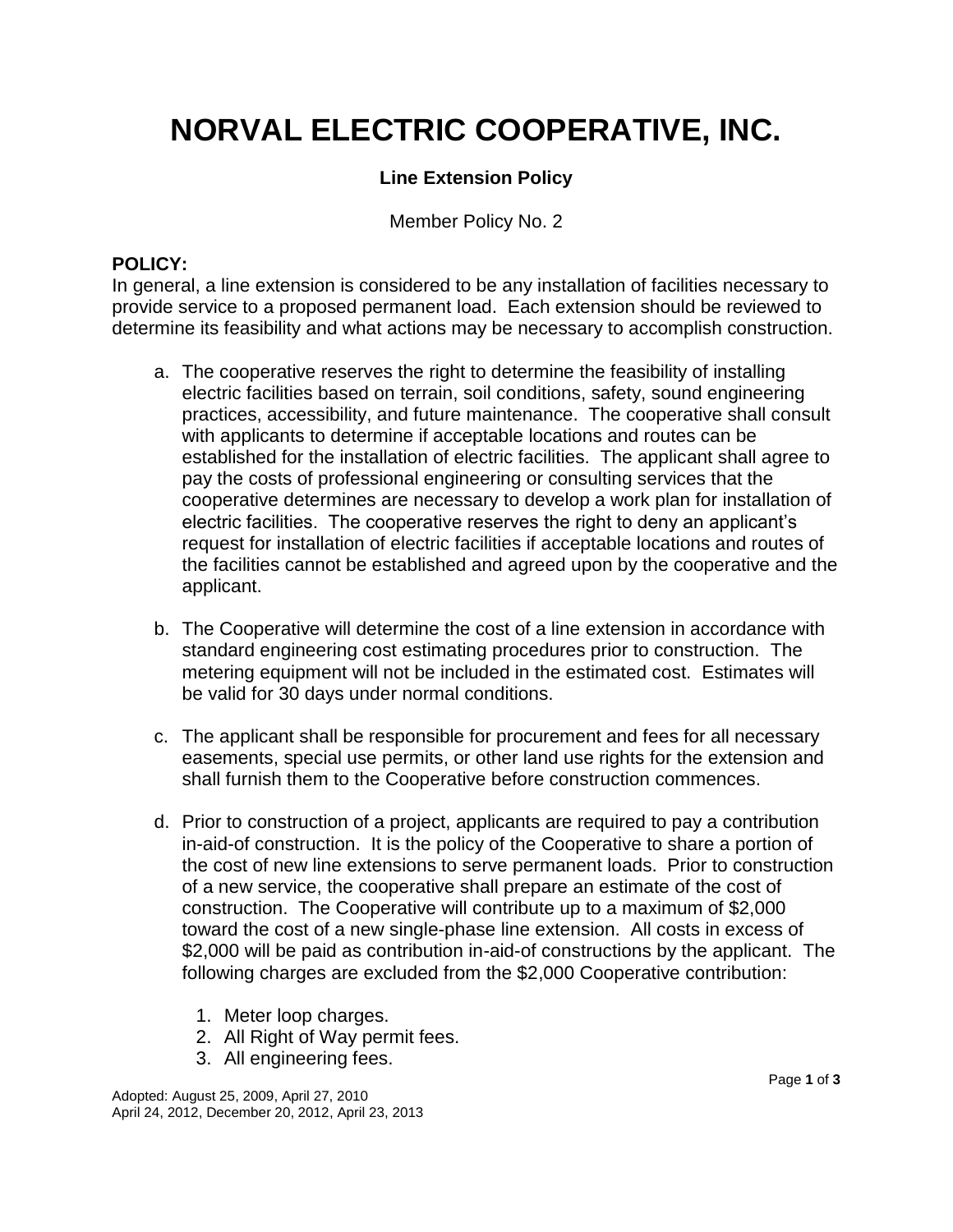## **NORVAL ELECTRIC COOPERATIVE, INC.**

- e. For temporary extensions of less than twelve (12) months duration, applicants shall pay the total cost of installation and the estimated cost of removal with credits allowed for salvage values. All charges shall be paid prior to installation.
- f. The line extension policy for 3-phase service will be that the member will contribute 100 percent of the estimated construction costs prior to construction as a contribution in-aid-of construction. If the plan to serve is changed after the contribution is made the cost to serve will be corrected prior to installing the meter.
- g. The cost of transformers will be included in the cost of the line extension.
- h. If the irrigation, residential, and seasonal classification members wish to install a meter base, which is different from the basic meter base, and disconnect offered by the Cooperative, it will be at the members' expense and a qualified electrician will need to make the proper connections. All meter bases must be approved by the co-op.
- i. The Cooperative will work with a member to move overhead line to underground in areas designated as a rural runway for aircraft. The Cooperative will consider sharing costs on a maximum of four spans. The member will pay the installation costs and the Cooperative will pay the material costs. It the member wishes to bury more than four spans, the amount over four spans will be totally at the member's cost.
- j. Contributions in-aid-of construction shall not be deemed to vest either interest or individual ownership in any portion of the new facilities on behalf of the applicant. All facilities installed pursuant to this policy shall be and remain the property of the Cooperative.